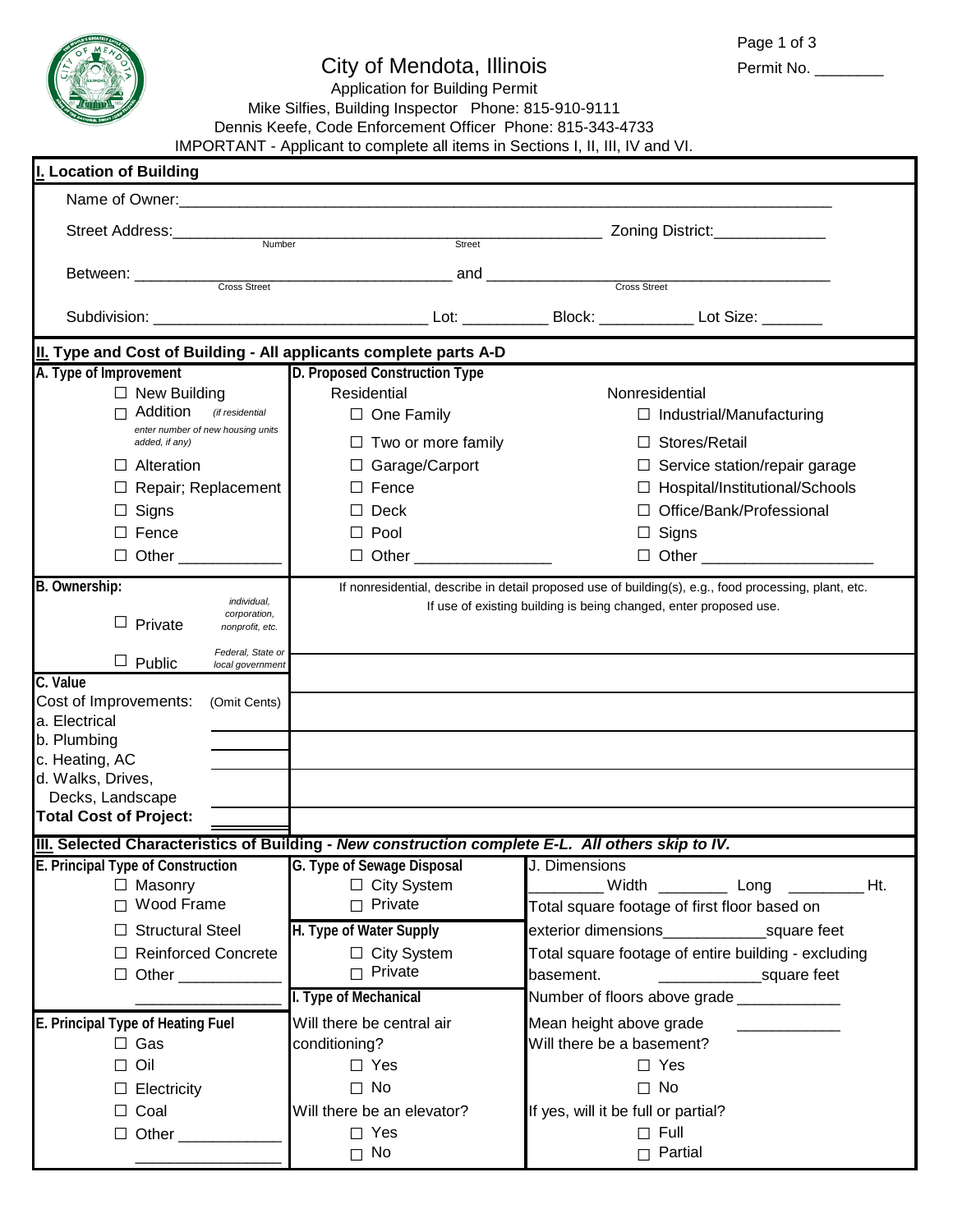

## City of Mendota, Illinois

Permit No. \_\_\_\_\_\_\_\_\_

Application for Building Permit

## IMPORTANT - Applicant to complete all items in Sections I, II, III, IV and VI.

| IV. Identification - To be completed by all applicants. |                                         |                                                      |                                                                                                                                                                                                                                                                                                                                                                                                                                                                                                                                                                                                                                                                                                                                                                                          |
|---------------------------------------------------------|-----------------------------------------|------------------------------------------------------|------------------------------------------------------------------------------------------------------------------------------------------------------------------------------------------------------------------------------------------------------------------------------------------------------------------------------------------------------------------------------------------------------------------------------------------------------------------------------------------------------------------------------------------------------------------------------------------------------------------------------------------------------------------------------------------------------------------------------------------------------------------------------------------|
|                                                         | <b>Name</b>                             | <b>Mailing Address</b>                               | Telephone Number(s)                                                                                                                                                                                                                                                                                                                                                                                                                                                                                                                                                                                                                                                                                                                                                                      |
| 1. Owner or Lessee                                      |                                         |                                                      |                                                                                                                                                                                                                                                                                                                                                                                                                                                                                                                                                                                                                                                                                                                                                                                          |
| 2. General Contractor                                   |                                         |                                                      |                                                                                                                                                                                                                                                                                                                                                                                                                                                                                                                                                                                                                                                                                                                                                                                          |
| 3. Plumber                                              |                                         |                                                      |                                                                                                                                                                                                                                                                                                                                                                                                                                                                                                                                                                                                                                                                                                                                                                                          |
| Illinois License #                                      |                                         | Mendota Permit#                                      |                                                                                                                                                                                                                                                                                                                                                                                                                                                                                                                                                                                                                                                                                                                                                                                          |
| 4. Electrician                                          |                                         |                                                      |                                                                                                                                                                                                                                                                                                                                                                                                                                                                                                                                                                                                                                                                                                                                                                                          |
| Illinois License #                                      |                                         | Mendota License #                                    |                                                                                                                                                                                                                                                                                                                                                                                                                                                                                                                                                                                                                                                                                                                                                                                          |
| 5. Architect /Engineer                                  |                                         |                                                      |                                                                                                                                                                                                                                                                                                                                                                                                                                                                                                                                                                                                                                                                                                                                                                                          |
|                                                         |                                         |                                                      | The above listed persons and any subcontractors thereof agree to conform to all applicable                                                                                                                                                                                                                                                                                                                                                                                                                                                                                                                                                                                                                                                                                               |
| Signature of applicant or agent.                        |                                         | <b>Ordinance of the City of Mendota.</b><br>Address. | his/her agent, and the City of Mendota, that for and in consideration of the premises and of<br>the permit to construct, erect, alter or install as above described, to be issued and granted<br>by the Inspector of Buildings, and that the work thereon will be done in accordance with<br>the description herein set forthin this statement, and as more fully described in the<br>specifications and plans herewith filed; and it is further agreed to construct, erect, alter or<br>install in strict compliance with the Building Ordinances of the City of Mendota; and to<br>obey any and all lawful orders of the Inspector of Buildings, made or issued by virtue of the<br>provisions of said ordinances; and also this application meets the requirements of Zoning<br>Date. |
|                                                         |                                         | NOT WRITE BELOW THIS LINE.                           |                                                                                                                                                                                                                                                                                                                                                                                                                                                                                                                                                                                                                                                                                                                                                                                          |
|                                                         |                                         |                                                      |                                                                                                                                                                                                                                                                                                                                                                                                                                                                                                                                                                                                                                                                                                                                                                                          |
| V. Plan Review Record - For office use.                 |                                         |                                                      |                                                                                                                                                                                                                                                                                                                                                                                                                                                                                                                                                                                                                                                                                                                                                                                          |
| District:                                               |                                         |                                                      |                                                                                                                                                                                                                                                                                                                                                                                                                                                                                                                                                                                                                                                                                                                                                                                          |
| Use:                                                    |                                         |                                                      |                                                                                                                                                                                                                                                                                                                                                                                                                                                                                                                                                                                                                                                                                                                                                                                          |
| Frontyard:                                              |                                         |                                                      |                                                                                                                                                                                                                                                                                                                                                                                                                                                                                                                                                                                                                                                                                                                                                                                          |
| Sideyard:                                               |                                         | Sideyard:                                            |                                                                                                                                                                                                                                                                                                                                                                                                                                                                                                                                                                                                                                                                                                                                                                                          |
| Rearyard:                                               |                                         |                                                      |                                                                                                                                                                                                                                                                                                                                                                                                                                                                                                                                                                                                                                                                                                                                                                                          |
| Notes:                                                  |                                         |                                                      |                                                                                                                                                                                                                                                                                                                                                                                                                                                                                                                                                                                                                                                                                                                                                                                          |
| <b>Building Permit Issued:</b>                          |                                         |                                                      |                                                                                                                                                                                                                                                                                                                                                                                                                                                                                                                                                                                                                                                                                                                                                                                          |
| <b>Building Permit Fee:</b>                             |                                         |                                                      |                                                                                                                                                                                                                                                                                                                                                                                                                                                                                                                                                                                                                                                                                                                                                                                          |
| Approved by:                                            |                                         |                                                      |                                                                                                                                                                                                                                                                                                                                                                                                                                                                                                                                                                                                                                                                                                                                                                                          |
|                                                         | <b>Bill Silfies, Building Inspector</b> |                                                      | Date                                                                                                                                                                                                                                                                                                                                                                                                                                                                                                                                                                                                                                                                                                                                                                                     |